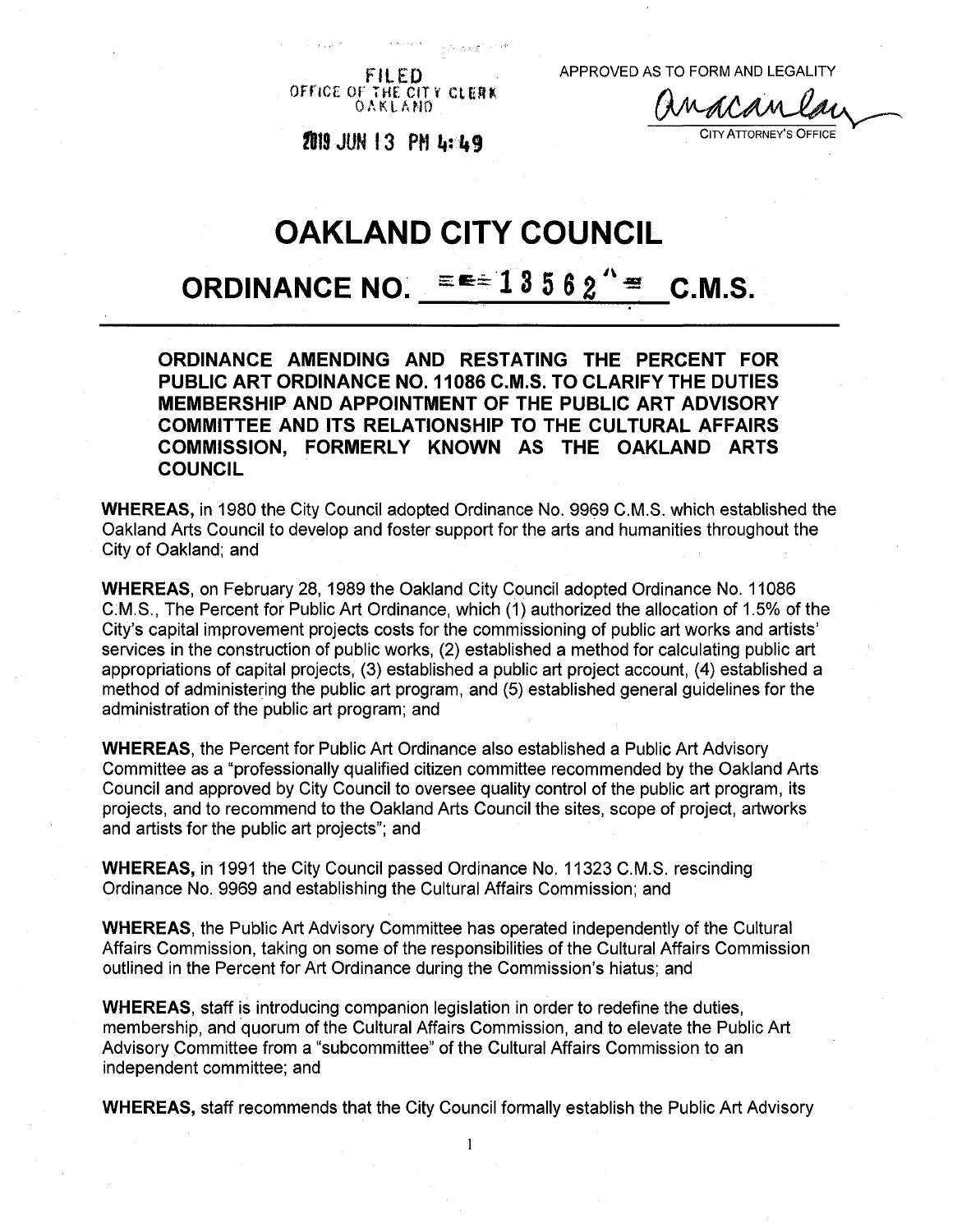Committee as an independent City Committee advising the Mayor, City Council, and the City Administrator on matters pertaining to the public art program and public art funded by the City or located on City property and in the public right of way, including on property owned by other public agencies such as Caltrans and Bay Area Rapid Transit (BART); and

**WHEREAS,** staff recommends, consistent with national best practices, that the bodies have one member in common to ensure that the members of each body understand and respect the advisory process of the other and the Public Art Advisory Committee and the Cultural Affairs Commission can function harmoniously;

# **NOW, THEREFORE, THE CITY COUNCIL OF THE CITY OF OAKLAND DOES ORDAIN AS FOLLOWS:**

**SECTION 1.** The City Council of the City of Oakland hereby determines that the preceding recitals are true and correct and hereby adopts and incorporates them into this ordinance.

**SECTION 2.** Ordinance No. 11086 C.M.S. is hereby amended and restated to add, delete or modify sections as set forth below; additions are indicated by double underscoring and deletions are indicated by strike through type.

#### **SECTION 3. PURPOSE**

The City of Oakland accepts responsibility for expanding the opportunities for its citizens to experience public art and other projects resulting from the creative expression of its visual artists in public places throughout the City. The City further recognizes the substantial economic benefits to be gained through aesthetic enhancement of its public spaces and consequent retail activity throughout the City. A policy is hereby established to direct the inclusion of works of art in public spaces throughout the City and/or the design services of artists in certain City capital improvement projects.

#### **SECTION 4. DEFINITIONS**

- CITY CAPITAL IMPROVEMENT PROJECT means any capital improvement project paid for wholly or in part by funds appropriated by the City of Oakland to construct or remodel a building, decorative or commemorative structure, park, street, sidewalk, parking facility, or utility or any potion thereof, within the City limits of, or under the jurisdiction of, the City of Oakland. A.
- CAPITAL IMPROVEMENT COSTS include all construction costs as well as architectural and engineering fees and site work associated with capital improvement projects. Capital improvement costs do not include administrative costs or costs related to the investigation and remediation of hazardous materials. B.
- C. PUBLIC ART is a process which results in the incorporation of original works of art by visual artists in public spaces and which involves the public from selection process to dedication; serves a socio-environmental function identifiable with people; is accessible to the mind and the eye; is integral to the site and responds to the concept of place making; is integrated with the work of other design professionals, is of highest quality; serves the City by enhancing the quality of life for citizens and contributes to the City's prestige; and is unique to its moment in time and place.
- D. PUBLIC ART PROJECTS are projects which involve visual artists working through the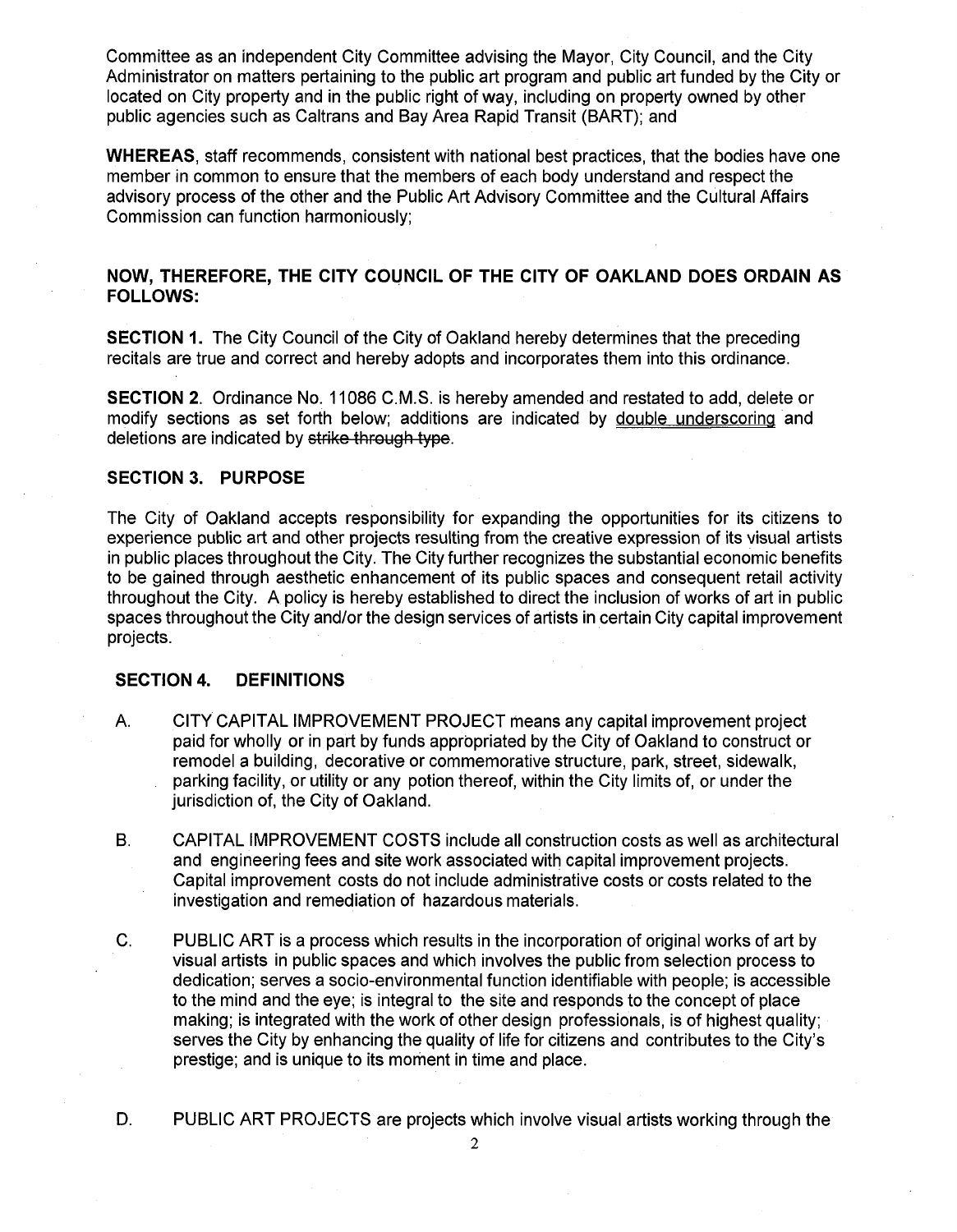public art process that result in the creation of original works in public spaces that include but are not limited to paintings, mural decorations, inscriptions, stained glass, fiber work, statues, reliefs or other sculpture, monuments, fountains, arches, or other structures intended for ornament or commemoration, carvings, frescoes, mosaics, mobiles, photographs, drawings, collages, prints, crafts both decorative and utilitarian in clay, fiber, wood, metal, glass, plastics and other materials. Works of art may be temporary as well as permanent. Public Art projects also include artists serving on design and development teams to identify opportunities to incorporate art in the public space.

- E. PUBLIC ART PROJECTS PLAN means prioritized list of visual arts projects to be undertaken in any given year with budgets and recommended site and design approach, developed by the Cultural Arts Affairs Division in conjunction with the Public Art Advisory Committee of the Oakland Arts Council and in consultation with City departments anticipating capital projects, to be approved by the City Council.
- PUBLIC ART ADVISORY COMMITTEE means a professionally qualified citizen committee established pursuant to section 601 of the City Charter recommended by the Qakland-Arts-Gouncil with members appointed bv the Mayor and approved by City Council to oversee quality control of the public art program, its projects, and to recommend to the Cultural Arts Affairs Division the sites, scope of project, artworks and artists for the public art projects. F.
- DEMOLITION COSTS means payment for any work needed for the removal of buildings or other existing structures from City property. G.
- EQUIPMENT COSTS means payments for any equipment or furnishing that are portable and of standard manufacture; it shall not mean items that are custom designed for, or that create new use for, a facility, whether portable or affixed. H.
- I. PUBLIC ART PROJECT ACCOUNT IN THE CULTURE ARTS DIVISION BUDGET means a project account in the Cultural Affairs Division budget, which is established by the City to receive monies (the 1.5%) appropriated from the capital improvement project budgets, funds contributed to the City in compliance with the Master Fee Schedule and Oakland Municipal Code Chapter 15.78. Public Art Requirements for Private Development (Ordinance No. 13491 C.M.S.), and private contributions to the public art program.
- J. REAL PROPERTY ACQUISITION COSTS means payments made for the purchase of parcels of land, existing buildings or structures, and costs incurred by the City for appraisals or negotiations in connection with such purchases.
- K. CULTURAL AFFAIRS DIVISION means the Division of the City that oversees the programs related to the arts and cultural development of the community, or as otherwise defined bv the City Administrator.

#### **SECTION 5. FUNDING**

A. APPROPRIATIONS TO PUBLIC ART PROJECT ACCOUNT. All appropriations for City capital improvement projects, including all bond projects and all other capital projects funded from other sources excluding sewer repairs funded from sewer service charge fees shall include an amount equal to one-and-one-half percent (1.5%) of the total capital improvement project cost to be dedicated to the Public Art Project Account. Funds appropriated will be used for design services of artists, for the selection,

**3**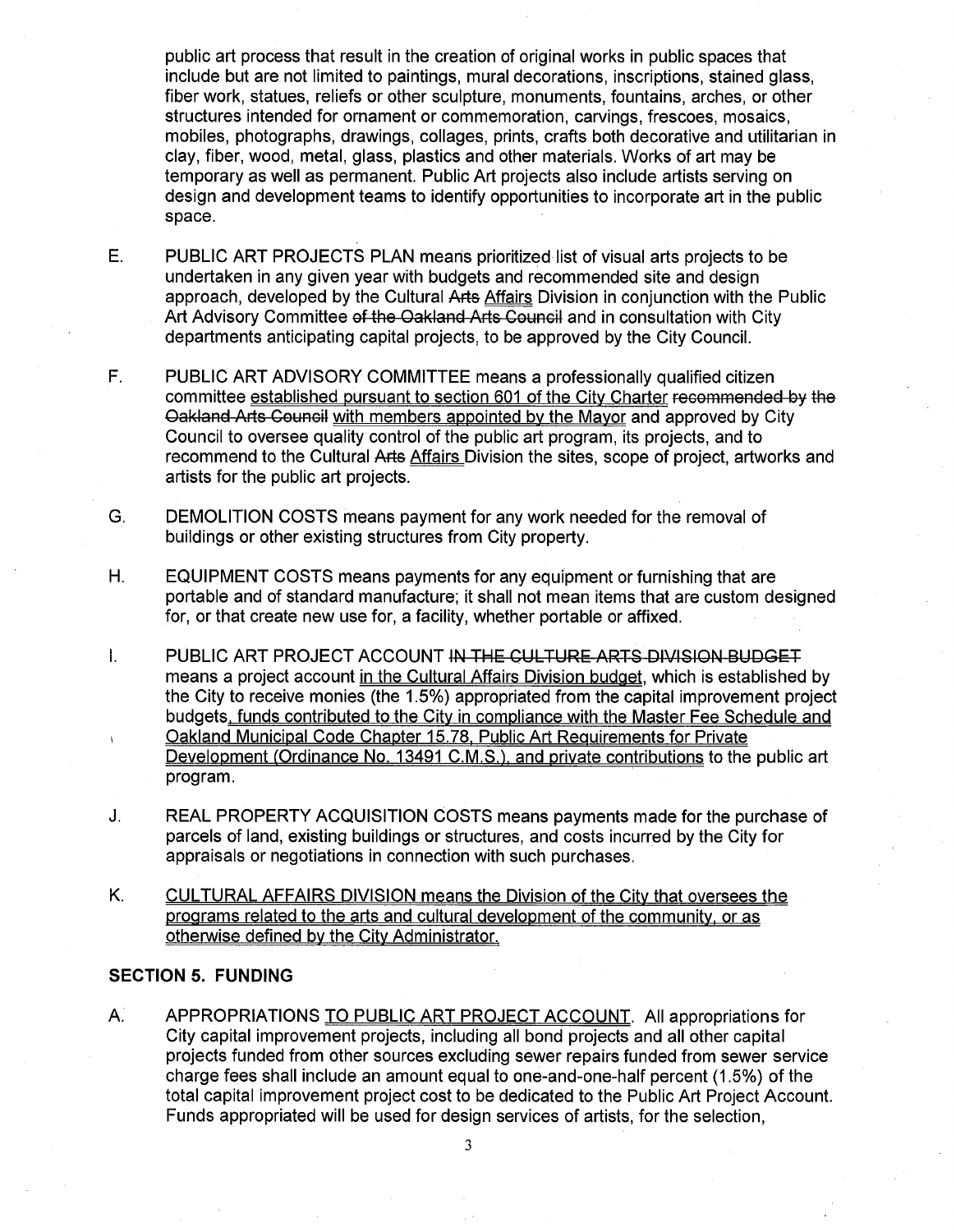acquisition, purchase, commissioning, installation, examination and/or display of original artworks, for the maintenance of artworks, for educating the public about the artwork and the Cultural Arts Affairs Division administrative costs to manage the program.

The  $4\frac{1}{2}\%$  1.5% appropriation shall include but not be limited to General Fund funded capital improvements, gas tax funded capital improvements, Measure B bond funded capital improvements when allowed by law, off street parking funded capital improvements and any and all other capital improvements funded from other revenues including grants which may be so appropriated.

Funds so appropriated pursuant to this section, if not expended in anv given fiscal year, shall be carried forward to the next fiscal year.

- METHOD OF CALCULATION. The minimum amount to be appropriated to the Public Art Project Account to fund artists' services and/or artworks, maintenance, administration, and education shall be the total capital project appropriation including all construction costs as well as architectural and engineering fees and site work expenses multiplied by 0.015, excluding amounts budgeted for real property acquisition; demolition; and financing costs. B.
- C. POOLING. Funds appropriated as part of any one project, but not deemed necessary or appropriate in total or in part for public art at said project site, by the Cultural Arts Affairs Division in consultation with the Public Art Advisory Committee and the capital improvement project manager, may be expended on other projects approved under the Public Art Project Plan when such funds are eligible to be so used.
- EXCLUSIONS. If the source of funding or other applicable law or regulation with respect to any particular capital improvement project or portion thereof prohibits or restricts the use of the 1.5% dedication of such funds for public art, this ordinance shall not apply to the project expenses, so prohibited or restricted. D.
- GRANT APPLICATIONS. All City departments shall, from the effective date of this ordinance, include in applications for capital improvement projects to outside granting authorities, amounts for artists' services and/or artworks as specified herein, where permitted or unless otherwise waived by the City Council. Receipt of such funds shall be administered as part of the City's Public Art Program. E.
- E\_ WAIVER. The City Manager Administrator may request that the City Council exclude certain capital improvement projects from the provisions of this ordinance by the passage of a resolution authorizing such a waiver.

#### **SECTION 6. USE OF FUNDS**

It is intended that funds in the Public Art Project Account will be appropriated in the annual budget to obtain and install visual art in public places, to maintain and refurbish visual art in public places when the cost of such maintenance exceeds funds currently available for the maintenance of public property in general, to fund staff time in the Cultural Arts Affairs Division necessary to administer the public art program, and to defray such other expenses which are, or may become, an integral part of the public art program including programs to educate the public about the public art.

**4**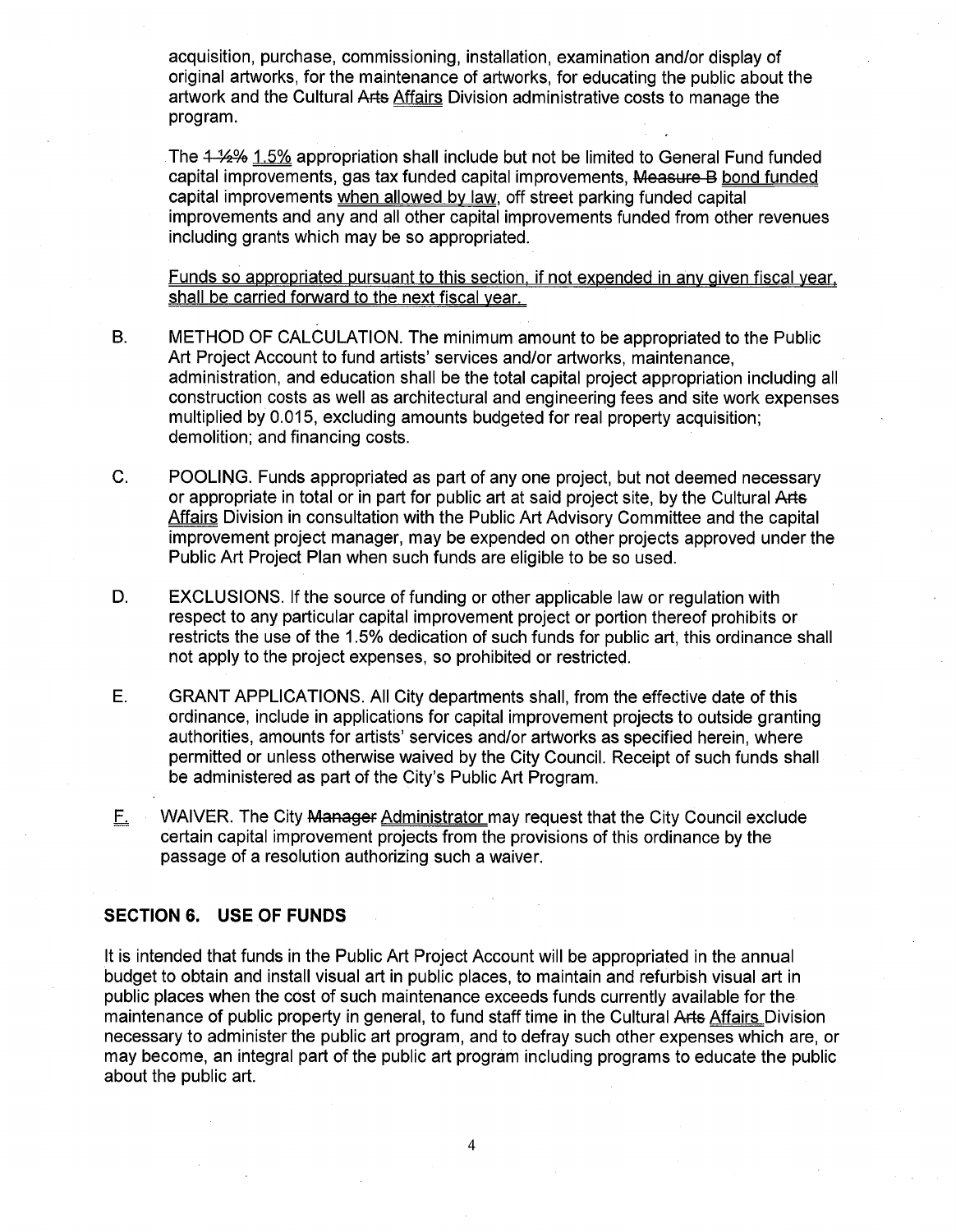A. ELIGIBLE COSTS. Monies appropriated under this ordinance may be used for hiring artists to develop design concepts and for the selection, acquisition, purchase, commissioning, placement, installation, exhibition, and/or display of artworks. Artworks may be permanent or temporary and integral to the architecture. Integration of the artists' design concepts and/or the artworks into the project architecture should be insured insofar as feasible, by concurrent selection of the artist(s) with the architect or designer. All of the above are considered eligible expenses for the Public Art Program artists fees. Artist fees for such projects can include the following:

 $\underline{1}$  Structures which enable the display of artwork(s).

2, Artistic design and fabrication fees.

 $\overline{3}$ . Labor of assistants, materials and contracted services required for the production and installation of the work of art.

 $\underline{4}$  Any required permit or certificate fees, business and legal costs directly related to the project.

5. Dealer's fees, if necessary and where appropriate. CAD-The Cultural Affairs Division, in concurrence with the National Endowment for the Arts and several other arts agencies around the country, recommends that no more than 10% of the artist's fee be paid as a dealer/gallery commission.

Communication and other indirect costs (insurance, utilities). Transportation of the work of art to the site.  $6.$ 

*~L* Preparation of site to receive artwork.

8. Installation of the completed work of art.

9. Administrative fees can include the following:

10. Cultural Arts Affairs Division's administration costs incurred in the process of administering the Public Art Program including staff time, direct costs and administrative overhead.

11. Documentation, <del>(color slides and black and white photographs)</del> printed and digital, of the artwork's fabrication and installation and plaques to identify the artwork.

B. INELIGIBLE COSTS. Monies appropriated under this ordinance may not be used for the following:

Directional elements such as supergraphics, signage, or color coding except where these elements are integral parts of the original work of art or executed by artists in unique or limited editions.

"Art objects" which are mass produced of standard design such as playground equipment or fountains.

Reproduction, by mechanical or other means, or original works of art, except in cases of film, video, photography, printmaking or other media arts.

Decorative or functional elements which are designed by the building architect as

**5**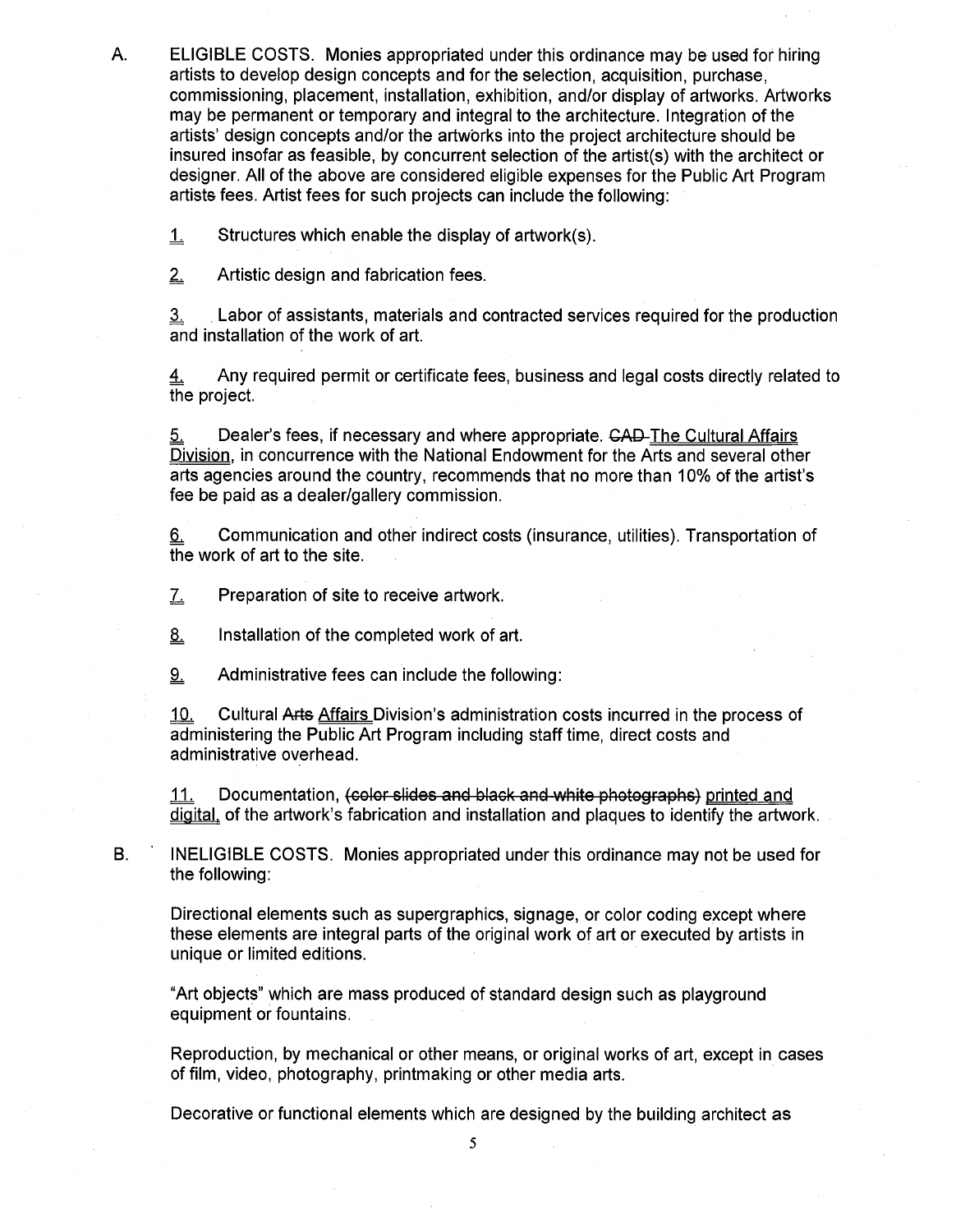opposed to an artist commissioned for this purpose.

Landscape architecture and landscape gardening except where these elements are designed by the artist and are an integral part of the work of art by the artist.

# **SECTION 7. PUBLIC ART PROJECT ACCOUNT**

Monies appropriated pursuant to this ordinance shall be transferred by the City Manger Administrator or his designee to the project account within the Cultural Arts Affairs Division designated "Public Art Project Account" into which monies appropriated hereof shall be deposited. Funds so appropriated, if not expended in any given Fiscal Year shall be carried over to the next Fiscal Year. Funds appropriated from sources placing time restrictions on expenditure of such finds shall be expended according to such restrictions or be forfeited, unless an extension is granted.

# **SECTION 8. ANNUAL PUBLIC ART PROJECTS PLAN**

The Gity's-Cultural Arts Affairs Division (GAD) staff in consultation with appropriate City capital project staff and the Public Art Advisory Committee shall regularly review all new and projected capital improvement project allocations from the general fund, City bond funds, grants and other sources at least once a year as new projects are implemented. A Public Art Project Plan, including project descriptions, budgets, locations and recommended design approaches, will be submitted by staff for review to the Public Art Advisory Committee and in turn to the City Council for approval and implementation.

# **SECTION 9. PUBLIC ART ADVISORY COMMITTEE**

Pursuant to Section 601 of the Charter of the City of Oakland, the City Council hereby establishes the Public Art Advisory Committee (the "Committee"). As further described herein, it shall be the duty of the Committee to provide advice and recommendations to the City Council. City Administrator, and Cultural Affairs division related to public art funded bv the Citv. and public art placed on City property and in the public right of wav, including on property owned bv other public agencies. The Committee shall advise on matters such as proposed sites, scope of project, artworks, and artists

# **SECTION 10. PUBLIC ART ADVISORY COMMITTEE MEMBERSHIP, APPOINTMENT, AND VACANCIES**

- A. MEMBERSHIP. The Committee shall be composed of nine (9) members. Members shall be appointed bv the Mayor and confirmed bv the Citv Council pursuant to Section 601 of the Citv Charter. Members shall serve without compensation.
- B. QUORUM. A quorum for the conduct of Committee meetings shall be four (4) members. Any action bv the Committee shall require an affirmative vote of a majority of the members present at the meeting.
- C. TERMS
	- 1. Length of Terms. Terms shall be for a period of three (3^ years. All terms shall commence on the date following the expiration of the prior term. An appointment to fill a vacancy created bv the premature departure of a Committee member shall be for the unexoired portion of the departed Committee member's term only.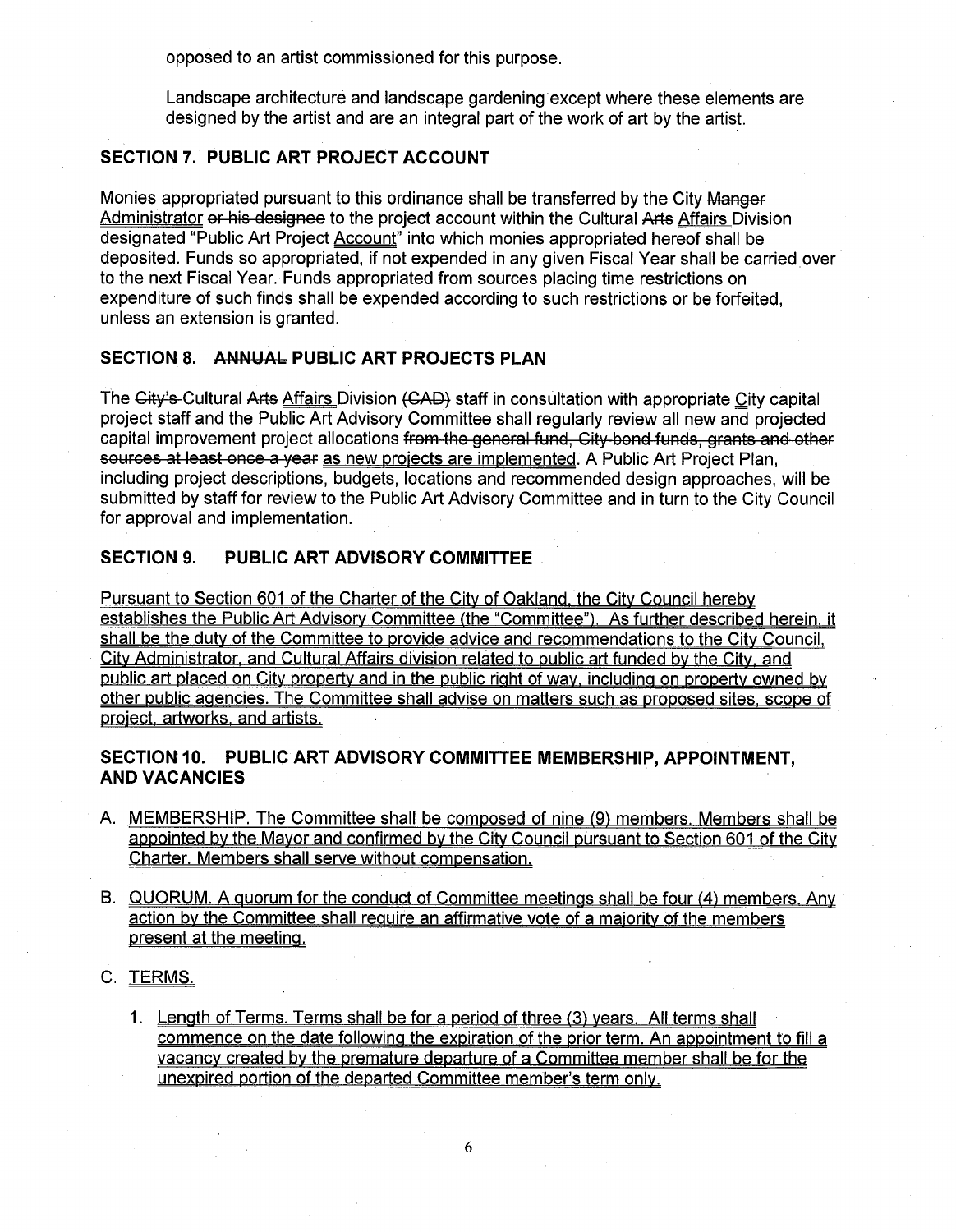- 2. Limit on Consecutive Terms. No person shall be appointed to serve more than two (2) consecutive terms as a member of the Public Art Advisory Committee.
- 3. Holdover. In the event an appointment to fill a vacancy has not occurred bv the conclusion of a Committee member's term, that member mav continue to serve as a member of the Committee in a holdover capacity for a period not to exceed one year, to allow for the appointment of a new Committee member. Pursuant to Section 10.C.1, above, the newly appointed Committee member's term shall commence on the date following the expiration of the prior three-vear term notwithstanding anv holdover period.
- D. REMOVAL. A member of the Committee mav be removed for cause pursuant to Section 601 of the Charter. Among other things, conviction of a felony, misconduct, incomoetencv. inattention to or inability to perform duties, or absence from three (3) consecutive regular meetings except on account of illness or when absent at the approval of the Public Art Advisory Committee, mav constitute cause for removal. To assure participation of Committee members, attendance by the members of the Committee to all regularly scheduled and special meetings of the Committee shall be recorded
- E. VACANCIES. A vacancy on the Committee shall exist whenever a member reaches the term limit, including any holdover period, dies, resigns, or is removed.

# **SECTION 11. RESPONSIBILITIES**

- A. The Oakland City Council shall:
	- 1. Appropriate funds annually to the Public Art Project Account from the 1 1/2% of the capital improvement projects for the Oakland Public Art Program.
	- **o** Approve appointments to the Public Art Advisory Committee.
	- 3.2. Review and adopt annual Public Art Project Plans.
	- *4r* Approve contracts over-\$15,000 with selected artists.
- B. The Oakland Arts Council shall:
	- **•4-r** Recommend to the City Council persons to serve on- Public Art Advisory Committee striving toward ethnic/gender balance.
	- 2. Be responsible for recommending guidelines for implementation of the Oakland Public Art Program.
	- **3r** Submit the Annual Public Art Projects Plan based on the Cultural Arts Division staff and Public Art Advisory Committee recommendations to the City Council.
	- Recommend an annual-maintenance program based on staff and Public Art Advisory-Committee's recommendations *A<sup>t</sup>*
	- $5-$ Appoint the artist-selection juries based on the Public Art Advisory Committee's recommendations.
	- 6.— Recommend acceptance of proposed gifts, exhibitions, and loans based on the Public Art Advisory Committee's review.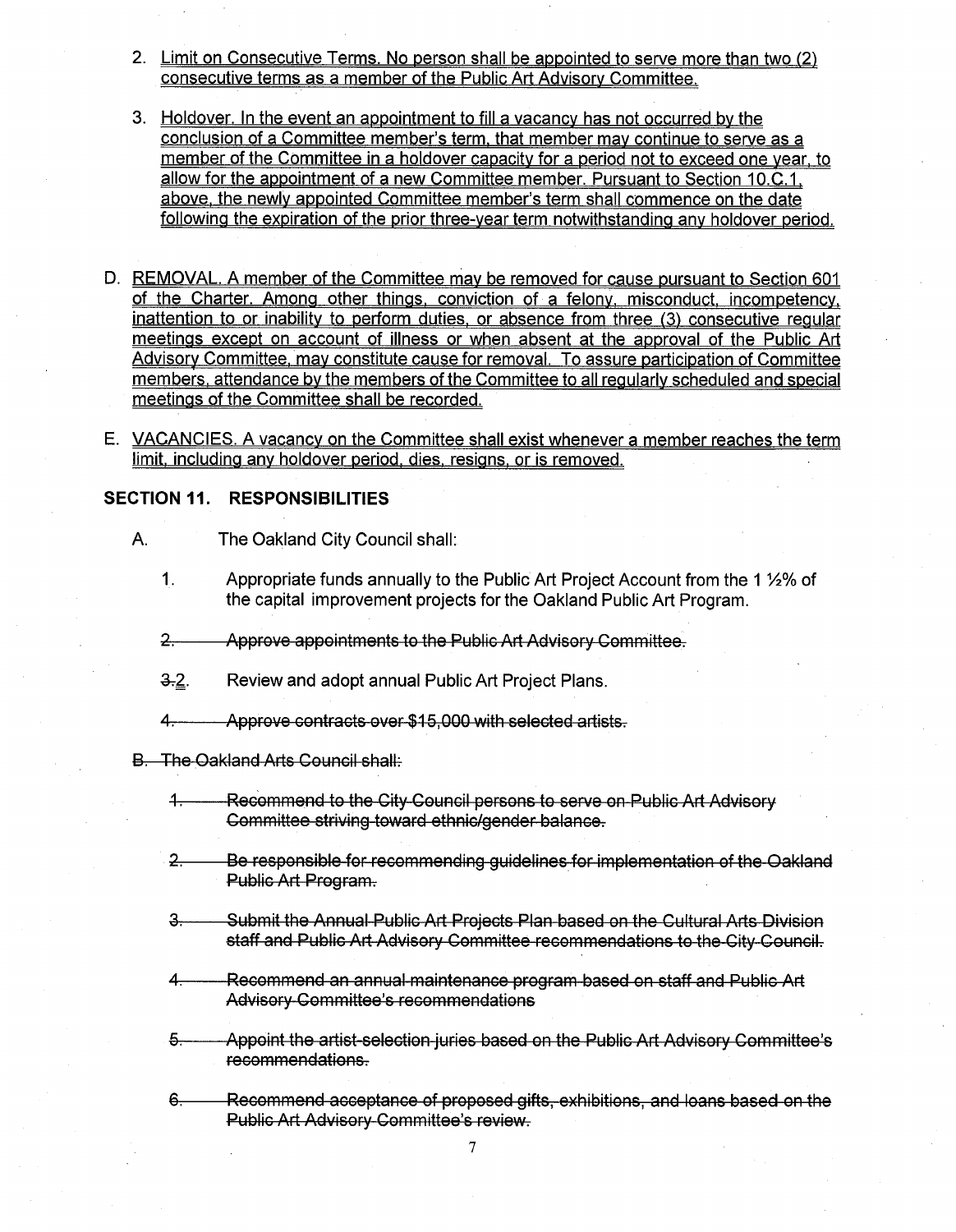-Create a nine-member Public Art Advisory-Committee,-approved by the City Council, whieh-will-serve-as a subcommittee of the Oakland Arts Council and be responsible-for-advising the City regarding its public art program. The Oakland Arts Council shall develop the-nomination procedures to recruit members.  $7$ 

#### G.B. The Cultural Arts Affairs Division (CAD) shall:

- **1.** Be responsible for the administration of the Public Art Program.
- $2 -$ Hire the Public Art Coordinator. Public Arts-Advisory Committee members-may be asked to serve as part of the interview panel.
- *Zg.* Provide staff support for the management and implementation of annual Public Arts Projects Plan.
- 43. Develop with the Public Art Advisory Committee, an annual Public Art Projects Plan, Art Maintenance Survey and Work Plan.
- **54.** Develop and submit annual budgets, administer budget and contracts, oversee the jury process, implement program policies and guidelines working with Public Art Advisory Committee and Qakland Arts Council Cultural Affairs Commission.
- §5. Coordinate the artists recruitment, jury-selection and review process, and community information-education sessions.
- 76. Serve as liaison between the Oakland Arts Council Cultural Affairs Commission, Public Art Advisory Committee, City Managers' Administrator's Office, other eCity departments and City Council.
- 87. Seek additional grant funds from foundations, corporations, individuals and public agencies such as the National Endowment-for the Arts-(N.E.A.) and California Arts Council, for public art projects.
- 9§. Draft new policies and programs-as-requested by the Oakland Arts Council and Public Art Advisory Committee. Refine policies and programs related to the Public Art Program.
- D. The City Agencies collaborating on the Public Art projects-shall:
	- <u>9.</u> Determine in consultation with Cultural Arts Division staff and the Public Art Advisory Committee, whether a project is to be developed by a design team and/or if public art is appropriate at the capital improvement project site.
	- 10. Review annual maintenance needs survey of the public art collection in consultation with Cultural Arts-Division staff and Public Art Advisory Committee to determine a work plan.
- E.C. The Public Art Advisory Committee shall:
	- **1.** Advise the City in matters pertaining to the quality, quantity, scope, and style of art in public places.
	- 2. Advise the City regarding the amounts to be expended on art in public places;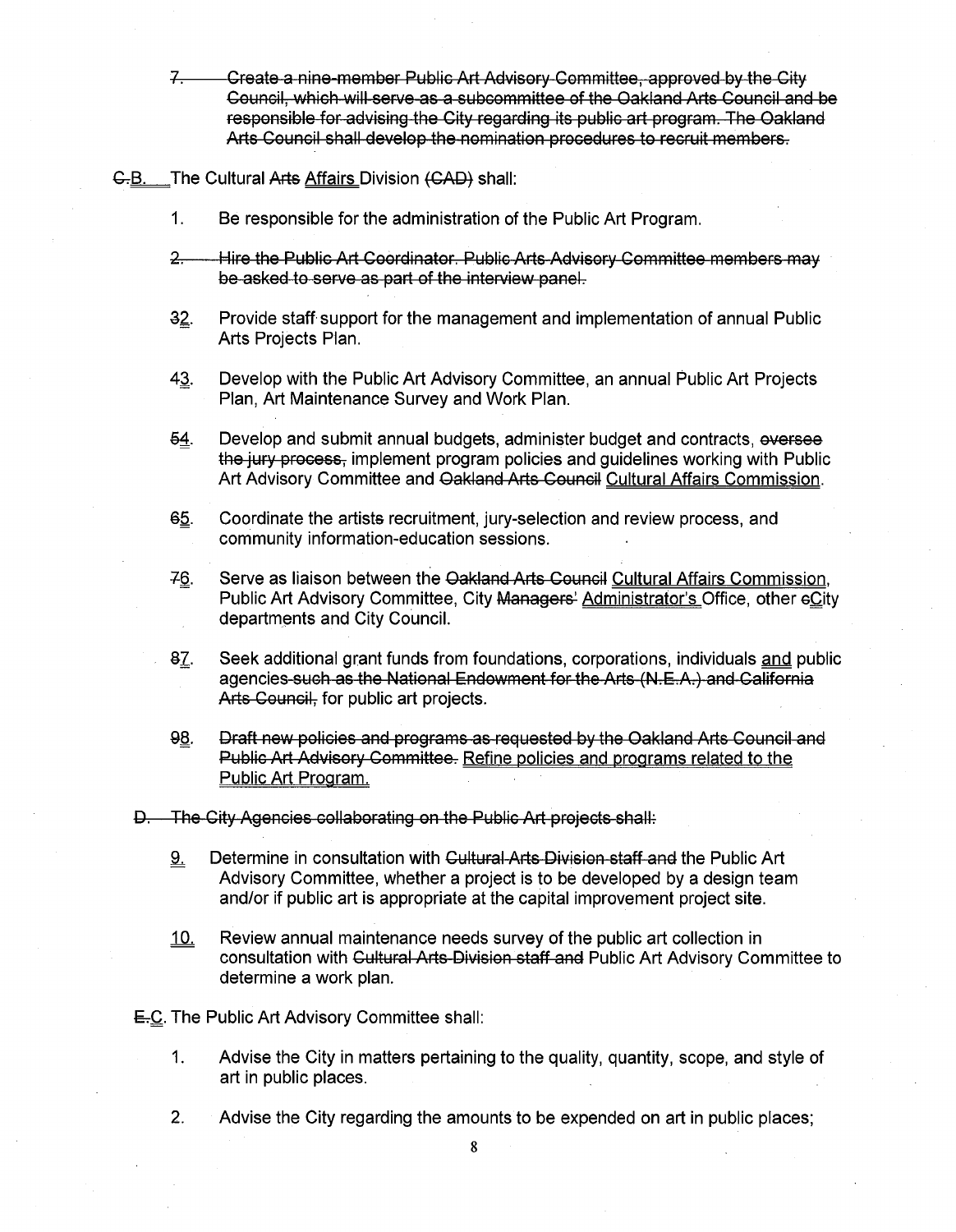- Advise and assist the GAD Cultural Affairs Division in obtaining financial assistance for art in public places from private, corporate, and governmental sources; 3.
- 4. Review plans for the installation of art in public places;
- Recommend the retention of consultants, consistent with City's consultant selection procedures, to assist the City and the visual arts jury in making decisions concerning the art in public places program; 5.
- 6. Advise and assist private property owners who desire such advice and assistance regarding the selection and installation of works of art to be located on their property in the public view;
- Act as a liaison between local artists and private property owners desiring to install works of art on their private property in the public view; and 7.
- 8. Maintain and promote an inventory of meritorious works of art in the public view.
- 9. Recommend guidelines for implementation of the Public Art Program
- 10. Advise Cultural Affairs Division on the Public Art Projects Plan to be submitted to the City Council.
- 11. Make recommendations to the Cultural Affairs Division on an annual maintenance program for artwork in the Civic Art Collection
- 12. Recommend appointments to the artist-selection iuriespanels.
- 13. After review, recommend acceptance of proposed gifts, exhibitions, and loans

F. Artist-Selection Juries shall:

 $4-$ Be comprised of a minimum three-persons from the following categories:

a. Voting Members

- 4} One representative frem-the-neighborhood in which the artwork or artplace will occur.
- 2} Two artists, or one artist and one arts professional (designer, curator, collector, etc.)
- Non-Voting Advisors  $\theta$ .
	- $+$ The design architect, if selected at this point.
	- 2) The-project manager from the City agency-collaborating on the project.
	- 3} Other design-team-members, if selected at this point.
	- 4) A member of the Public Art Advisory Committee.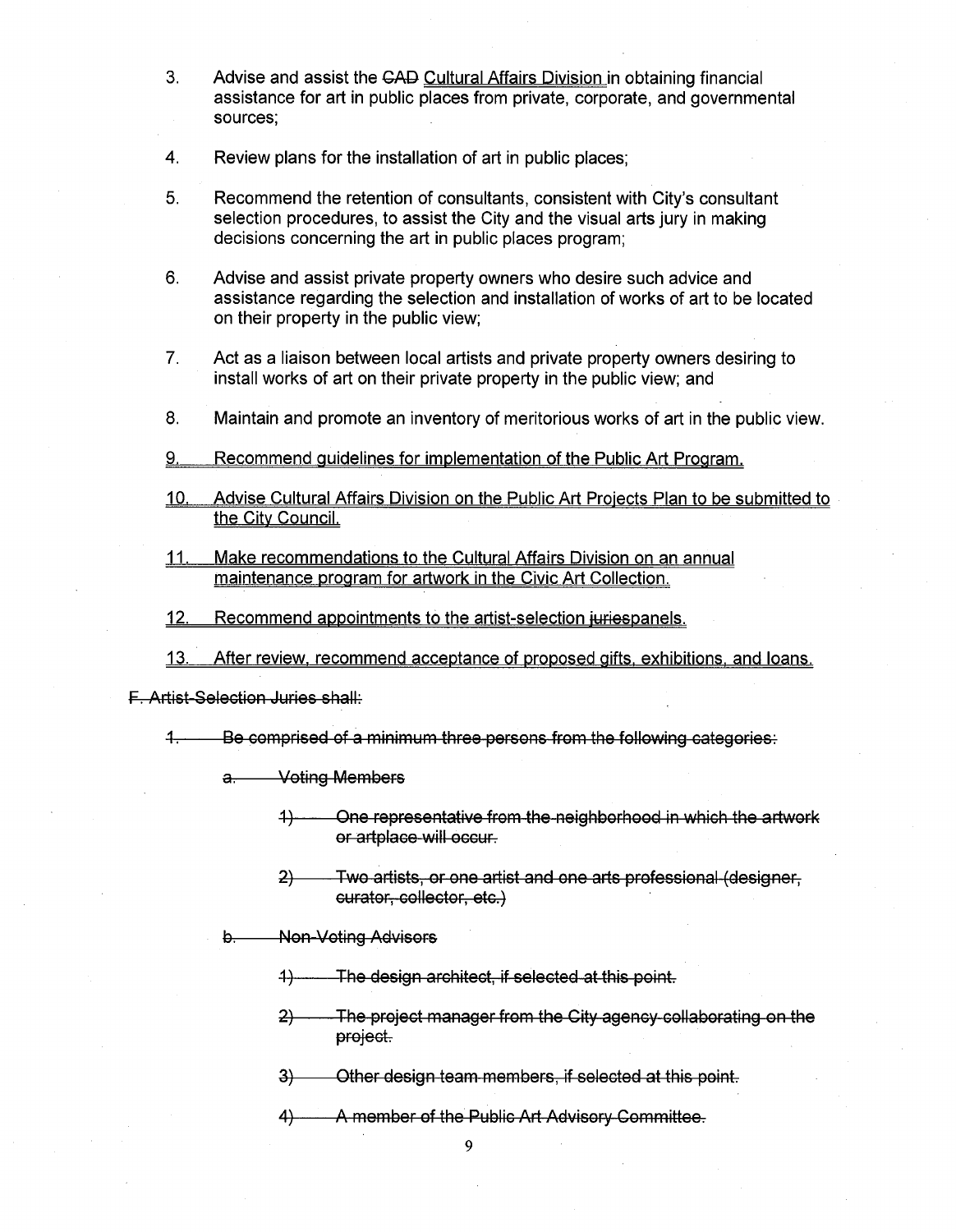$2 -$ Be chaired by a Public Art Advisory Committee member.

**3r** Meet in open-session-.

*A<sup>t</sup>* Review credentials, proposals and/or materials submitted- by artists -

- *%r* Recommend-to-the Public Art Advisory Committee, an artist or artists to be commissioned for the project or an artist whose existing work is to be purchased for the project.
- B. The Artist(s) shall:
	- *A<sup>t</sup>* Submit credentials, proposals,-and/or materials as directed for considerations by the artist- selection panel.
	- $2 -$ ■If selected, execute and complete the work, or transfer title of an existing work, in a timely and professional manner.
	- *Z<sup>t</sup>* AA/erk closely with the project manager and/or other design-professionaIs-on commissioned-project.
	- Submit to the Public Art-Advisory Committee-for review and approval, prior to preliminary-design approval by the project's City agency, any significant change in the scope of the project, color, material, design, or siting of the work. *A<sup>t</sup>*
	- 5. Be responsible for all phases of the project as stipulated in the contract.
	- Participate in appropriate forums in the community where the artwork will be placed or the project will occur. *&r*

# **SECTION 12. STANDARDS FOR REVIEW**

In performing its duties with respect to the public arts Public Art program, the Public Art Advisory Committee and artist selection juries shall give special attention to the following matters:

- **1.** Conceptual compatibility of the design with the immediate environment of the site;
- 2. Appropriateness of the design to the function of the site;
- Compatibility of the design and location within a unified design character or historical character of the site; 3.
- Creation of an internal sense of order and a desirable environment for the general community by the design and location of the work of art; 4.
- 5. Preservation and integration of natural features with the project;
- 6. Appropriateness of the materials, textures, colors, and design to the expression of the design concept;
- Representation of a broad variety of tastes within the community and the provision of a balanced inventory of art in public places to insure a variety of style, design, and media throughout the community that will be representative of 7.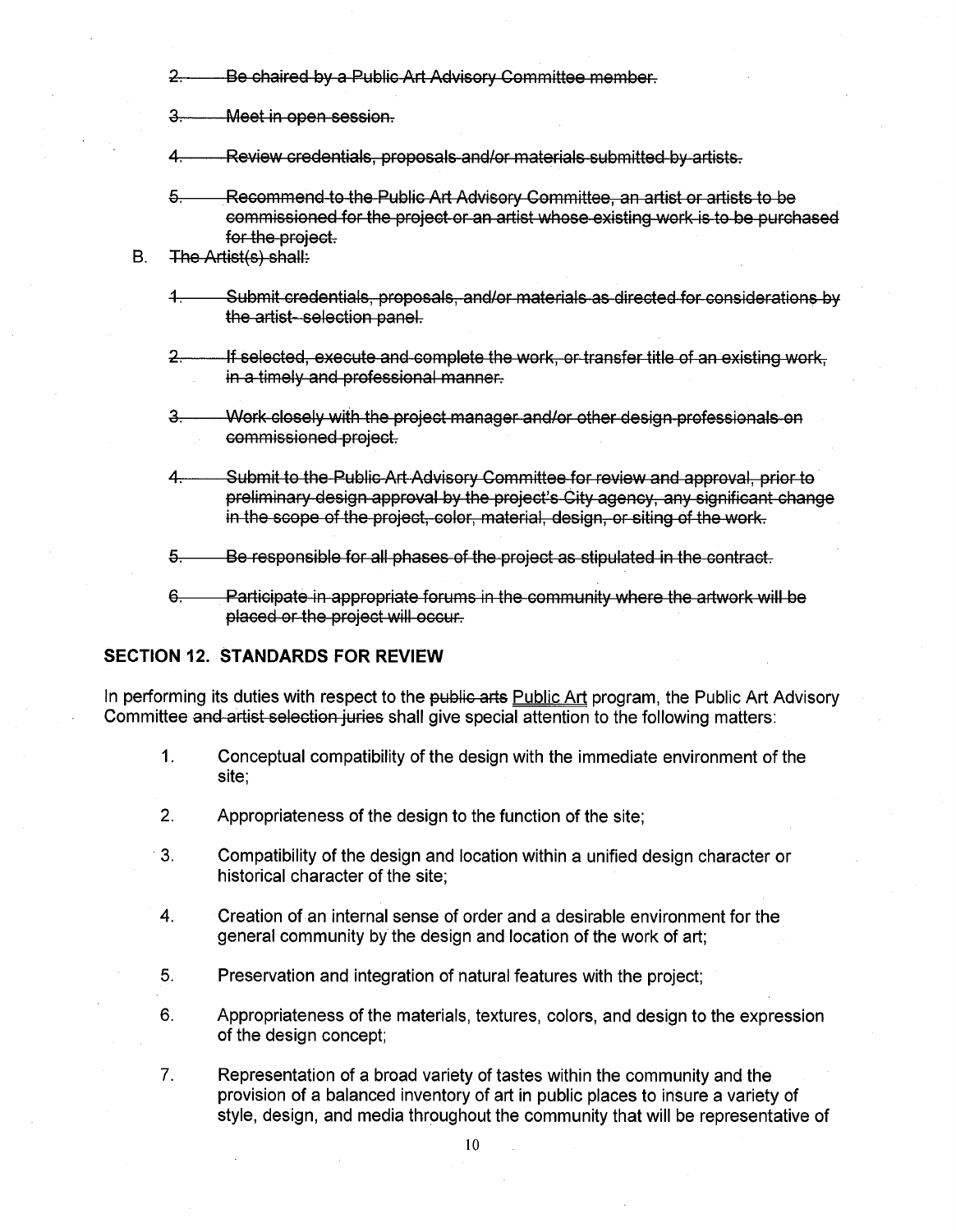the eclectic tastes of the community;

8. Strive to reach the City's goals for the awarding of professional service contracts with respect to minority participation and Oakland residency.

#### **SECTION 13. IMPLEMENTATION OF POLICIES FOR PUBLIC ART PROJECTS**

Implementation of The City Administrator is hereby authorized to adopt Policies and Procedures consistent with this Ordinance for the administration of the Public Art Program and to take other steps as needed to implement this Public Art Program shall be accomplished in accordance-with procedures to be established by resolution of the City as recommended by-the Oakland Arts Geuncil.

#### **SECTION 14. OWNERSHIP**

All art objects acquired pursuant to this ordinance shall be acquired in the name of the City of Oakland and title shall vest in the City of Oakland.

#### **SECTION 15. SEVERABILITY**

Should any section, subsection, paragraph, sentence, clause, or phrase of this ordinance be declared unconstitutional or invalid for any reason, such declaration shall not affect the validity of the remaining portions of this ordinance.

IN COUNCIL, OAKLAND, CALIFORNIA, **JUL 16 2019** 

PASSED BY THE FOLLOWING VOTE:

AYES - FORTUNATO BAS, GALLO, GIBSON MCELHANEY, KALB, REID, TAYLOR, THAO AND PRESIDENT KAPLAN  $-Q'$ 

NOES – *Ø* ABSENT- $\mathscr{D}$ ABSTENTION  $-\cancel{p}$ 

ATTEST:

LATONDA SIMMONS City Clerk and Clerk of the Council of the City of Oakland, California

**Introduction Date** Date Date of Attestation:

*Ml -* <sup>9</sup> <sup>2019</sup>

4 23,2017